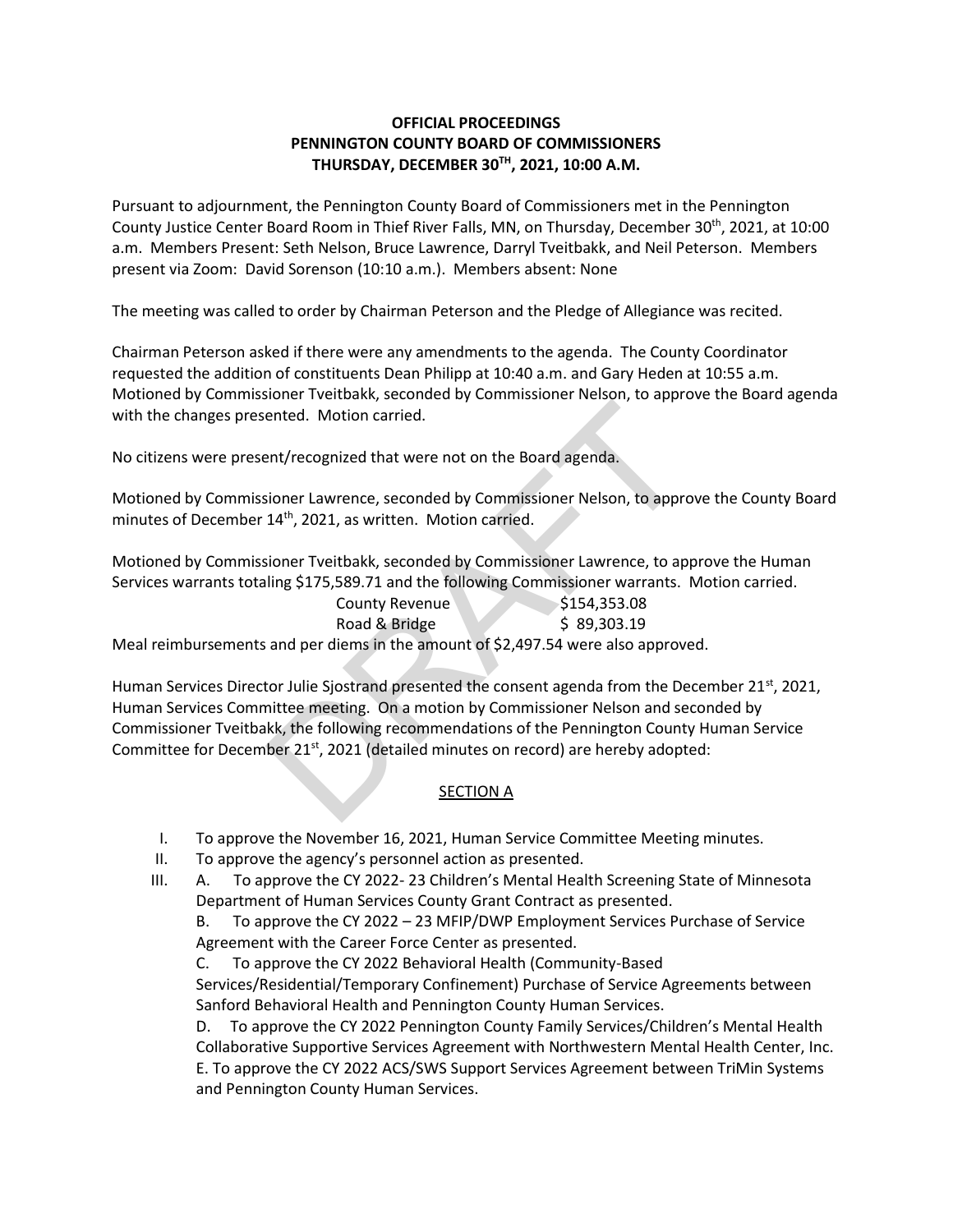## SECTION B

I. To approve payment of the Agency's bills.

The County Coordinator presented the following items while awaiting arrival of the County Engineer:

Motioned by Commissioner Lawrence, seconded by Commissioner Tveitbakk, to accept a letter of resignation from Keith Iverson effective January 7<sup>th</sup>, 2022. Mr. Iverson is a FT Custodian I and was scheduled to transfer to FT Corrections Officer. Motion carried.

Motioned by Commissioner Lawrence, seconded by Commissioner Nelson, to approve a letter of support for the City of Thief River Falls in their application to the Economic Development Association for financial assistance to renovate the Huck Olson Memorial Civic Center. Discussion was held with the County Coordinator noting that there is no financial obligation to the County. Following discussion, the motion was carried.

The County Coordinator noted that Full-Time Custodian I, Tony Marsh, has completed his training for the Special Engineer (boiler) license and passed the examination on December 14<sup>th</sup>, 2021. With the Special Engineer license, Mr. Marsh meets the qualifications of Custodian II. Motioned by Commissioner Tveitbakk, seconded by Commissioner Lawrence, to approve the designation change of Tony Marsh from Full-Time Custodian I to Full-Time Custodian II effective December 27<sup>th</sup>, 2021. Motion carried. om, and that Full-Time Custodian I, Tony Marsh, has completed to the transformation of the examination on December 14<sup>th</sup>,<br>B. Mr. Marsh meets the qualifications of Custodian II. Motio<br>y Commissioner Lawrence, to approve th

Commissioner Sorenson joined the Board meeting at 10:10 a.m. via Zoom.

Motioned by Commissioner Lawrence, seconded by Commissioner Nelson, to amend the resolution approved on November 23, 2021, regarding the transfer of municipal construction funds to the regular construction account to reflect a change in the transfer amount from \$95,500 to \$90,734.37. Upon roll call vote: Nelson – Aye, Lawrence – Aye, Peterson – Aye, Sorenson – Aye, Tveitbakk – Aye. Motion carried.

County Auditor-Treasurer Items:

Motioned by Commissioner Tveitbakk, seconded by Commissioner Nelson, to approve issuance of the following licenses for 2022:

Goodridge Municipal Liquor Store Cigarette & Tobacco License Kruse In of St. Hilaire 3.2 Off Sale Liquor License Upon roll call vote: Nelson – Aye, Lawrence – Aye, Peterson – Aye, Sorenson – Aye, Tveitbakk – Aye. Motion carried.

Motioned by Commissioner Lawrence, seconded by Commissioner Sorenson, to transfer \$122,187.72 from various ditch maintenance funds to the Road and Bridge Fund for work done by the Highway Department in 2021. Upon roll call vote: Nelson – Aye, Lawrence – Aye, Peterson – Aye, Sorenson – Aye, Tveitbakk – Aye. Motion carried.

Motioned by Commissioner Lawrence, seconded by Commissioner Tveitbakk, to authorize the County Auditor-Treasurer to make temporary transfers, as outlined by the Auditor-Treasurer, to bring ditch balances to a positive balance at the end of 2021. Upon roll call vote: Nelson – Aye, Lawrence – Aye, Peterson – Aye, Sorenson – Aye, Tveitbakk – Aye. Motion carried.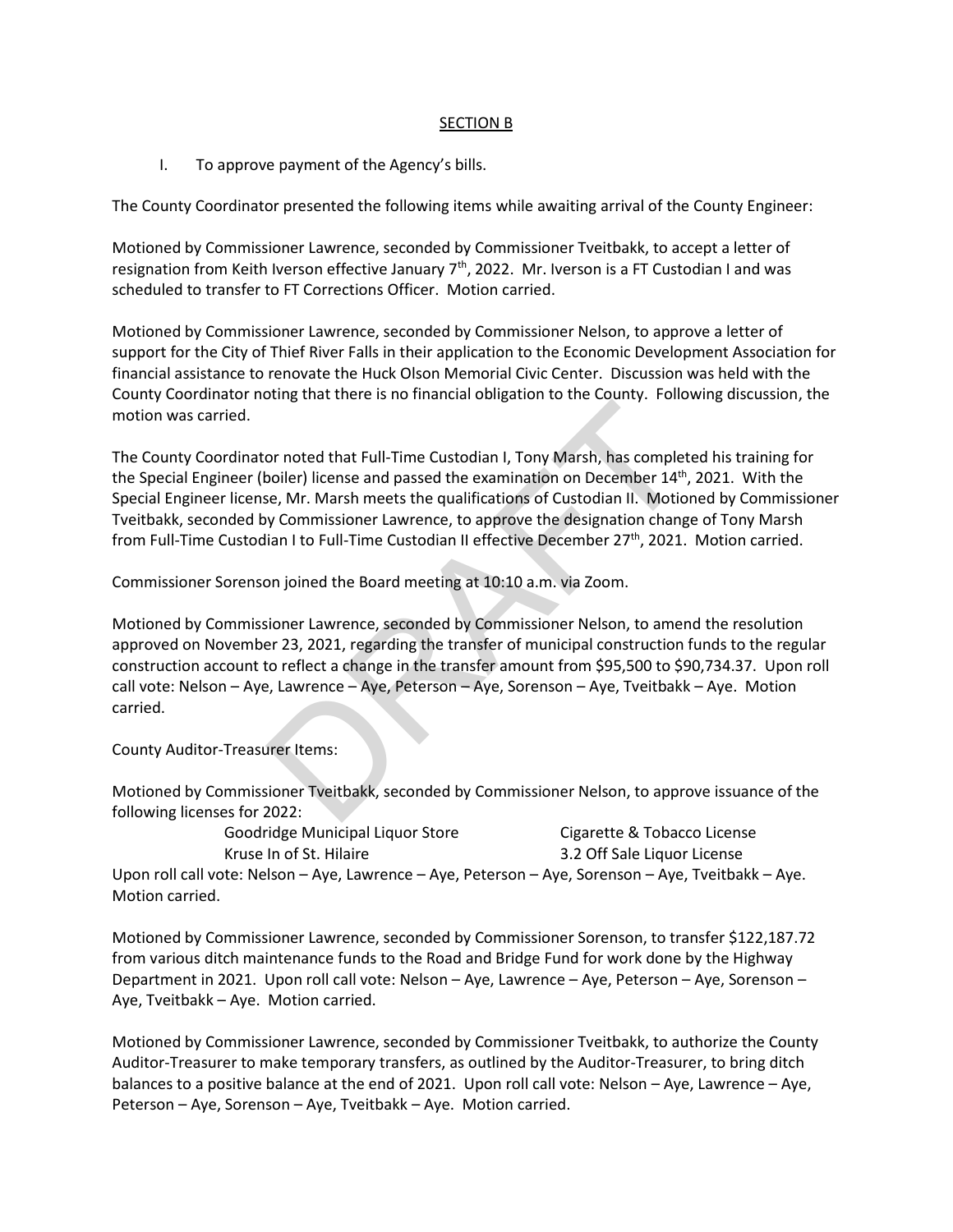Motioned by Commissioner Nelson, seconded by Commissioner Lawrence, to hold an Economic Development Tax Abatement Hearing on January 25<sup>th</sup>, 2022, at 5:30 p.m. on the following properties approved by the Thief River Falls City Council:

| Owner               |
|---------------------|
| Adrien Prestebak    |
| <b>Bryce Gillie</b> |
| Lori Alvarado       |
| Lester John Larson  |
| Shelby Erickson     |
| Donita Stepan       |
|                     |

Upon roll call vote: Nelson – Aye, Lawrence – Aye, Peterson – Aye, Sorenson – Aye, Tveitbakk – Aye. Motion carried.

County Engineer Mike Flaagan joined the meeting and presented the following items:

Motioned by Commissioner Nelson, seconded by Commissioner Lawrence, to accept a resignation letter from Full-time Highway Equipment Operator Jared Voecks effective January 4th, 2022. Upon roll call vote: Nelson – Aye, Lawrence – Aye, Peterson – Aye, Sorenson – Aye, Tveitbakk – Aye. Motion carried. The again particular metallity and presence are tolerang ours<br>
sioner Nelson, seconded by Commissioner Lawrence, to accept<br>
sioner Lawrence – Aye, Peterson – Aye, Sorenson – Aye, Tveitbakk – A<br>
sioner Lawrence, seconded by

Motioned by Commissioner Lawrence, seconded by Commissioner Tveitbakk, to authorize the County Engineer to advertise for the position of Full-Time Highway Equipment Operator. Upon roll call vote: Nelson – Aye, Lawrence – Aye, Peterson – Aye, Sorenson – Aye, Tveitbakk – Aye. Motion carried.

Engineer Flaagan expressed his thanks to Mr. Voecks for his good service to Pennington County and wished him well in his new position.

County Sheriff Ray Kuznia presented the following items:

Motioned by Commissioner Lawrence, seconded by Commissioner Nelson, to approve the hire of Alexander Yorba as Full-Time Corrections Officer effective December 31<sup>st</sup>, 2021. Upon roll call vote: Nelson – Aye, Lawrence – Aye, Peterson – Aye, Sorenson – Aye, Tveitbakk – Aye. Motion carried.

Commissioner Lawrence questioned the status of our jail staff following the hire of Mr. Yorba. Sheriff Kuznia replied that two Corrections Officer positions remain open at this time.

Motioned by Commissioner Lawrence, seconded by Commissioner Tveitbakk, to approve an amendment to the Food Service Management Agreement between Pennington County and Summit Food Service, LLC, thereby extending the contract for one year beginning January  $1<sup>st</sup>$ , 2022, and approving an increase in charges by roughly 5.5% due to rising food costs. Upon roll call vote: Nelson – Aye, Lawrence – Aye, Peterson – Aye, Sorenson – Aye, Tveitbakk – Aye. Motion carried.

Sheriff Kuznia noted that effective January  $1<sup>st</sup>$ , 2022, a nurse will assist in the jail 5 days per week. This change is needed and has been budgeted for in 2022 and is in comparison to the 4 days per week of service in 2021.

Inter-County Nursing Service Director Kayla Jore presented an update on COVID-19. She noted that cases are lower at this time, but she is expecting an increase due to upcoming holiday gatherings. She noted one recent COVID-19 related death in the county. ICNS continues to hold vaccine clinics weekly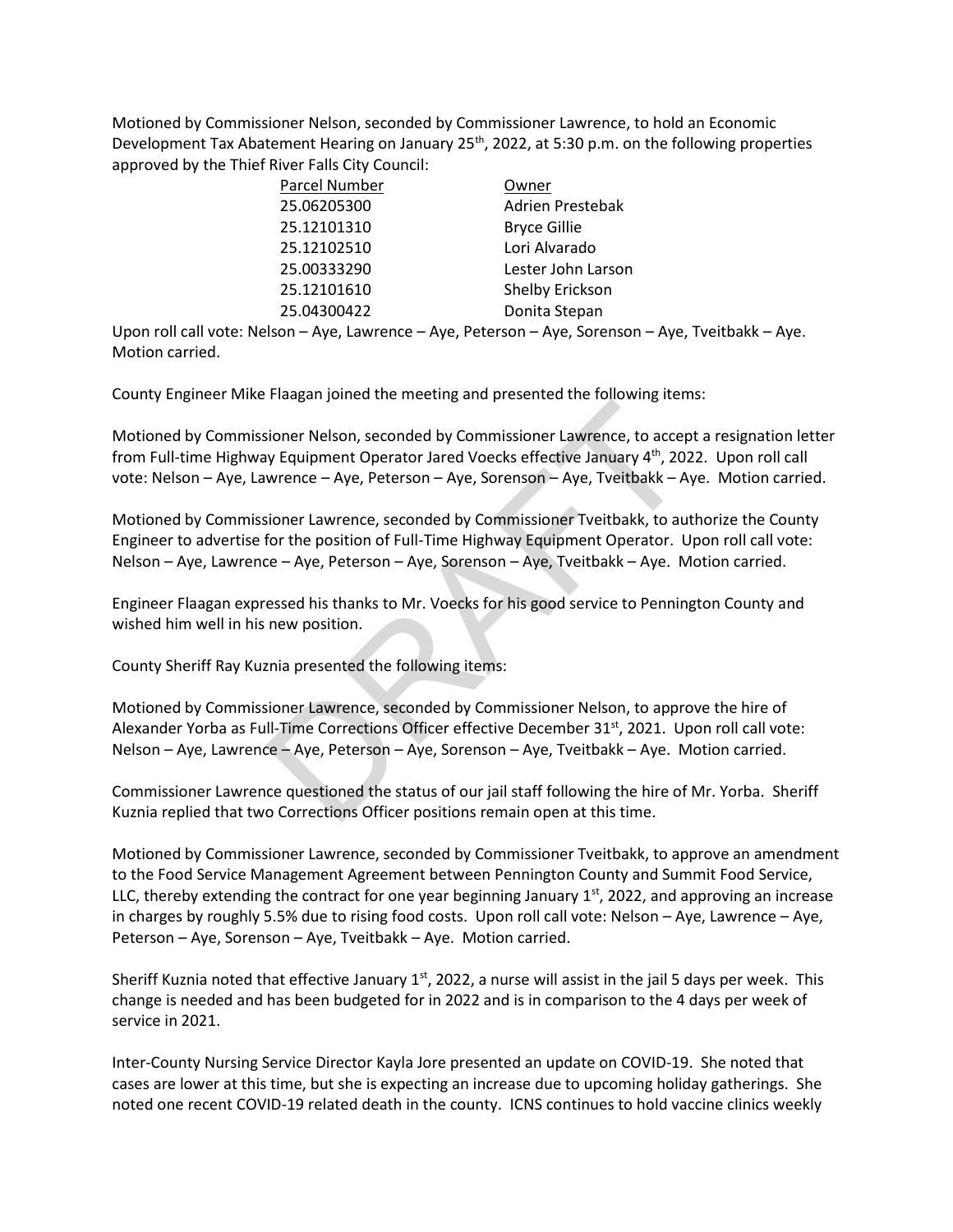and about 58% of county resident 5+ years old have been vaccinated. Omicron is becoming the dominant strain in MN, and early evidence shows symptoms are less severe, but normal treatments are not effective. She noted Omicron appears to evade the vaccine to some degree and she is highly recommending booster shots. Recent changes to the CDC guidelines reduced isolation/quarantine time from 10 days to 5 days, and those asymptomatic following the 5-day quarantine can return to work provided they wear a face covering or mask for the 5 days following. The Board thanked her for the update.

Constituent Dean Philipp met with the Board regarding one of his tenants, stating they were receiving rent assistance through the county but payments to him stopped in October 2021. He said the tenant will be evicted soon and that the county will be at fault and responsible for that. He contacted the '211' service for their assistance with the rent but said they were of no assistance to him, and he believes the county is responsible to pay the rent he is owed. The County Board stated that applicants through Human Services or other agencies must first qualify for programs and then continue to follow the requirements, and rent-assistance is often for a limited-time and can terminate should the applicant no longer qualify or demonstrate a need. County Attorney Seamus Duffy noted that the County is not under contract with Mr. Philipp nor responsible to pay any rent owed by his tenants; such rental contracts are between Mr. Philipp and his tenants, not the County.

Mr. Philipp also discussed the proposed investment project by M.A.K. properties and the assistance they are asking for. He said the County has no need for housing or for a babysitting facility that is included in the project. The County Board noted that they have met with M.A.K. to hear about their proposed project, but they have not approved any abatement or other assistance. Mr. Philipp noted that the City of TRF has approved some assistance to M.A.K., to which the County Board replied that those are decisions made by the city and not the county.

Constituent Gary Heden met with the Board to continue discussion on his property and the snow removal issue. He stated the issue is the snow isn't being plowed to the curb, so it is hard to park along the street, and he is also getting snow that could easily be pushed past his property. County Engineer Mike Flaagan noted that the plows must keep a short distance away from curbs to avoid damaging them, that occurs with any street. Commissioner Nelson said he has driven by Mr. Heden's property several times following recent snowfalls and the issue has greatly improved with no need for further plowing. Mr. Heden disagreed and continued to escalate the conversation, finally prompting the County Sheriff to inform him that he cannot be disorderly and yelling at a public meeting, and that he has made his case with the Board on this issue and cannot continue. Mr. Heden then left the Board meeting. Ethera is often for a limited-time and can terminate short-sasistance is often for a limited-time and can terminate shonstrate a need. County Attorney Seamus Duffy noted that the Ir. Philipp nor responsible to pay any rent

The County Coordinator discussed the recent OSHA Emergency Temporary Standard (ETS) whereas Pennington County, as an employer of 100+ people, must implement an employee policy by January 3<sup>rd</sup>, 2022, to either 1) mandate the COVID-19 vaccination, or 2) vaccinate or allow employees to test weekly and wear a face covering. Mr. Erickson noted that the Personnel Committee and Department Heads met on the issue and are recommending approval of latter policy. Such policy sets a deadline of February 28<sup>th</sup>, 2022, to be fully vaccinated by CDC standards, and any employees not fully vaccinated by February  $7<sup>th</sup>$ , 2022, or that choose not to vaccinate, must test weekly and wear a face covering. County Attorney Seamus Duffy noted that the ETS is headed to the Supreme Court for their review, which could implement a stay to the requirements, however we must comply with the law as it stands. Following discussion, there was a motion by Commissioner Tveitbakk, seconded by Commissioner Lawrence, to approve the 'Pennington County Vaccination, Testing, and Face Covering Policy' as presented, effective